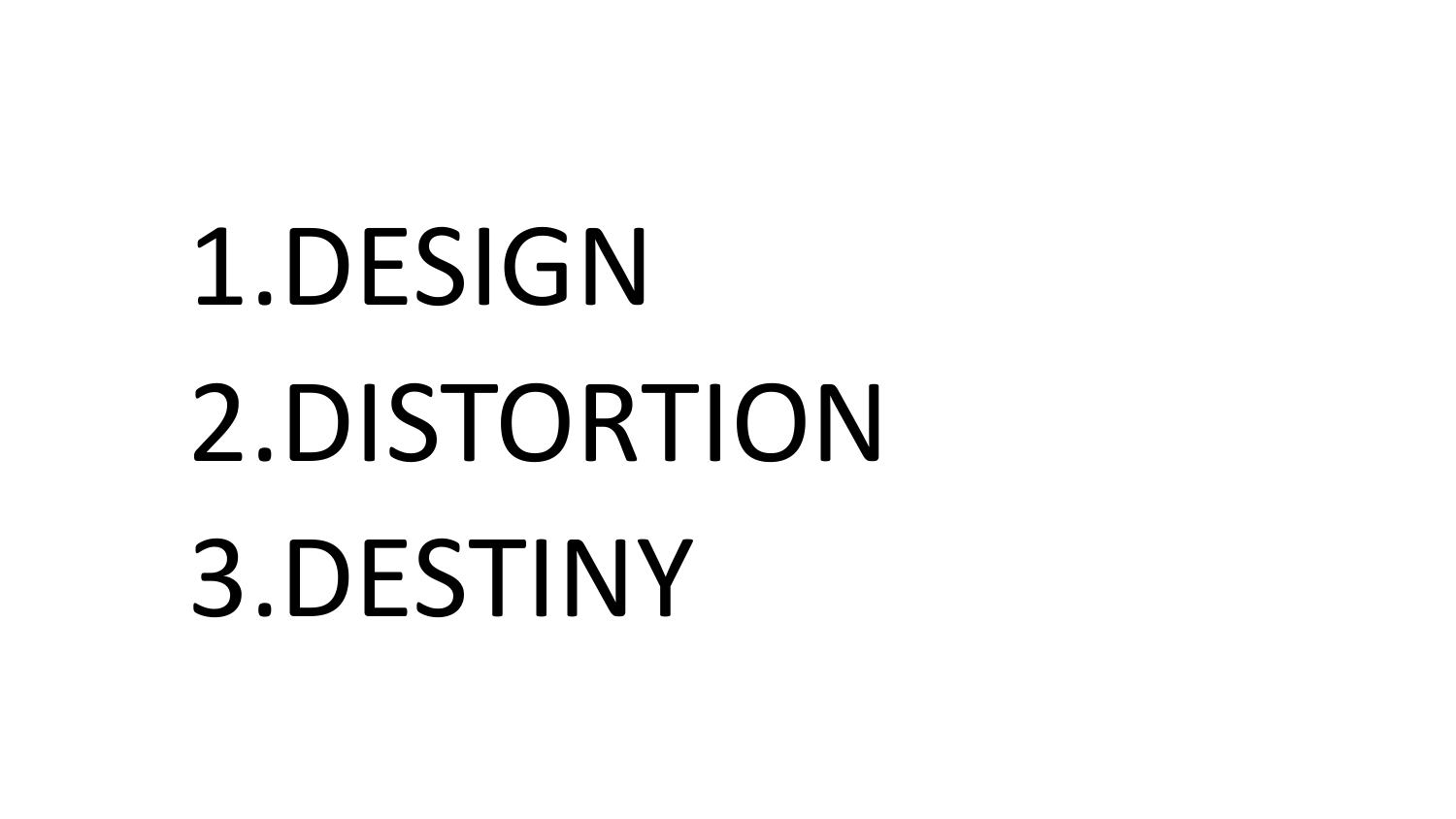And God said, "Let the land produce living creatures according to their kinds: the livestock, the creatures that move along the ground, and the wild animals, each according to its kind." And it was so. **25**God made the wild animals according to their kinds, the livestock according to their kinds, and all the creatures that move along the ground according to their kinds. **And God saw that it was good.**

**<sup>26</sup>**Then God said, "**Let us make humanity in our image, in our likeness**, so that they may rule over the fish in the sea and the birds in the sky, over the livestock and all the wild [a](https://www.biblegateway.com/passage/?search=Genesis 1&version=NIV#fen-NIV-26a)nimals, $a$  and over all the creatures that move along the ground."

#### **<sup>27</sup>So God created humanity in his own image, in the image of God he created them; male and female he created them**.

**<sup>28</sup>**God blessed them and said to them, "Be fruitful and increase in number; fill the earth and subdue it. Rule over the fish in the sea and the birds in the sky and over every living creature that moves on the ground."

**<sup>29</sup>**Then God said, "I give you every seed-bearing plant on the face of the whole earth and every tree that has fruit with seed in it. They will be yours for food. **30**And to all the beasts of the earth and all the birds in the sky and all the creatures that move along the ground everything that has the breath of life in it—I give every green plant for food." And it was so.

**<sup>31</sup>God saw all that he had made, and it was very good**. And there was evening, and there was morning—the sixth day.

Genesis 1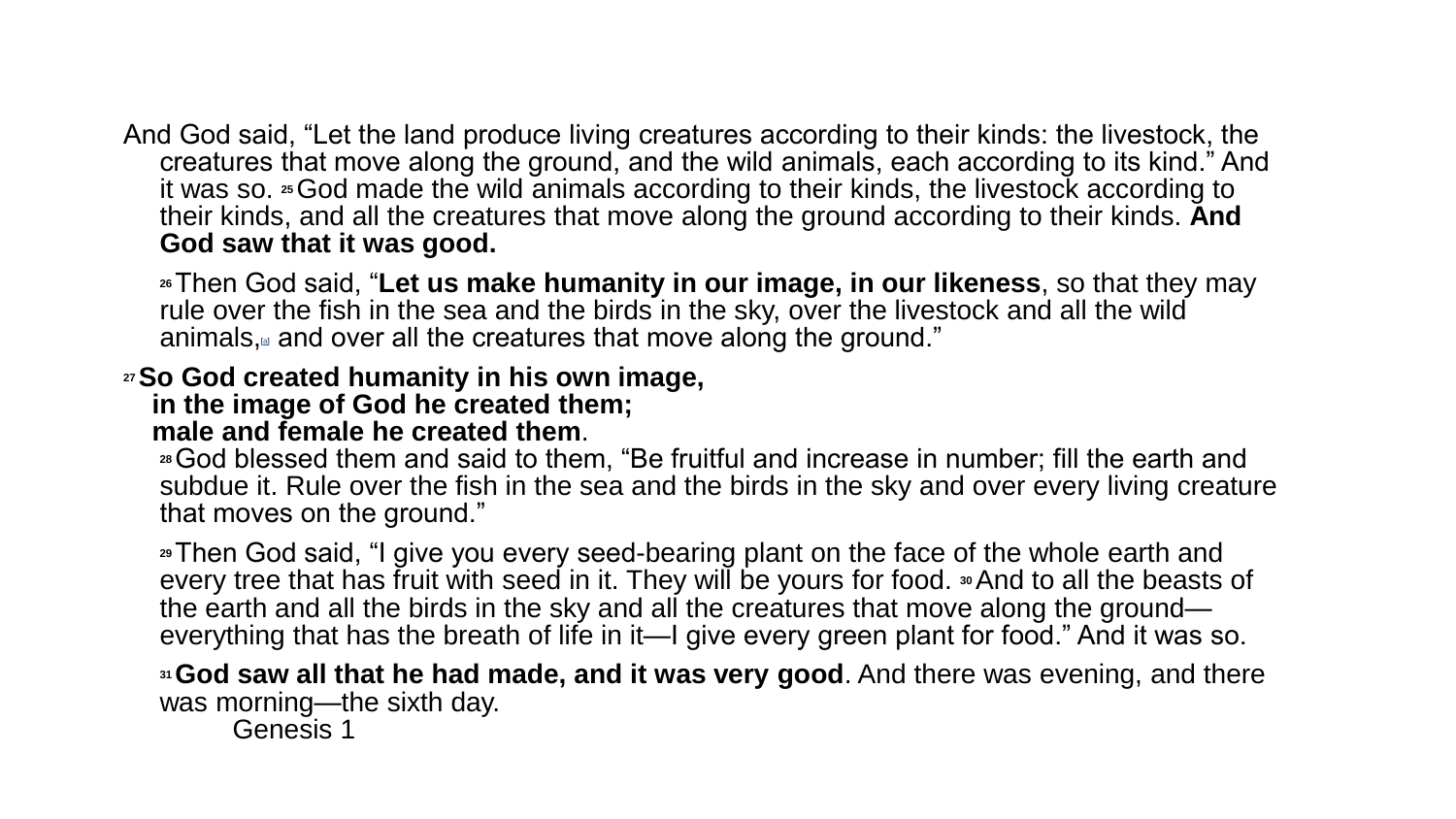# HORIZONTAL HIERARCHICAL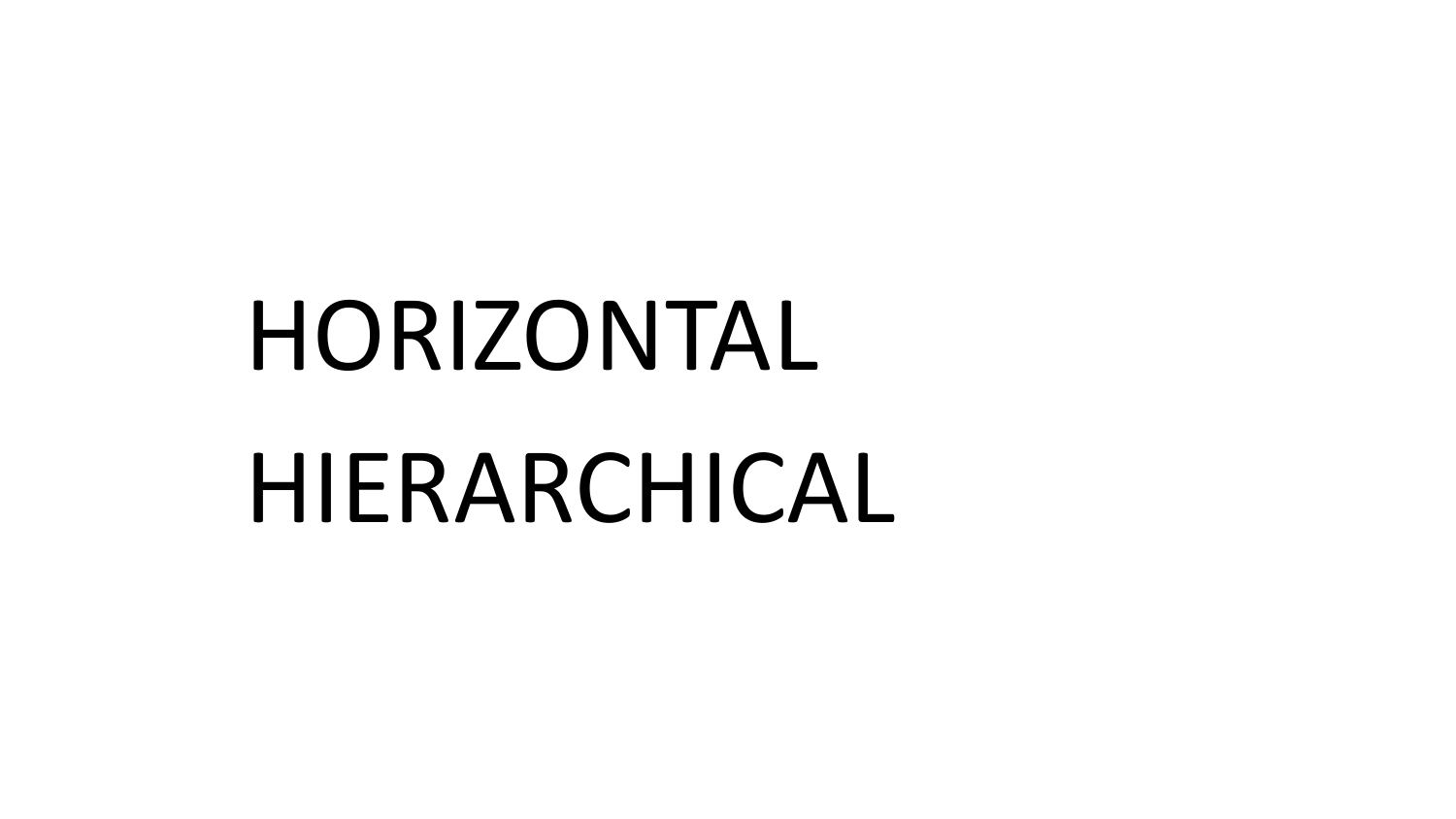### MARK A. YARHOUSE

GENDER **DYSPHQRIA** 

NAVIGATING TRANSGENDER

ISSUES IN A CHANGING CULTURE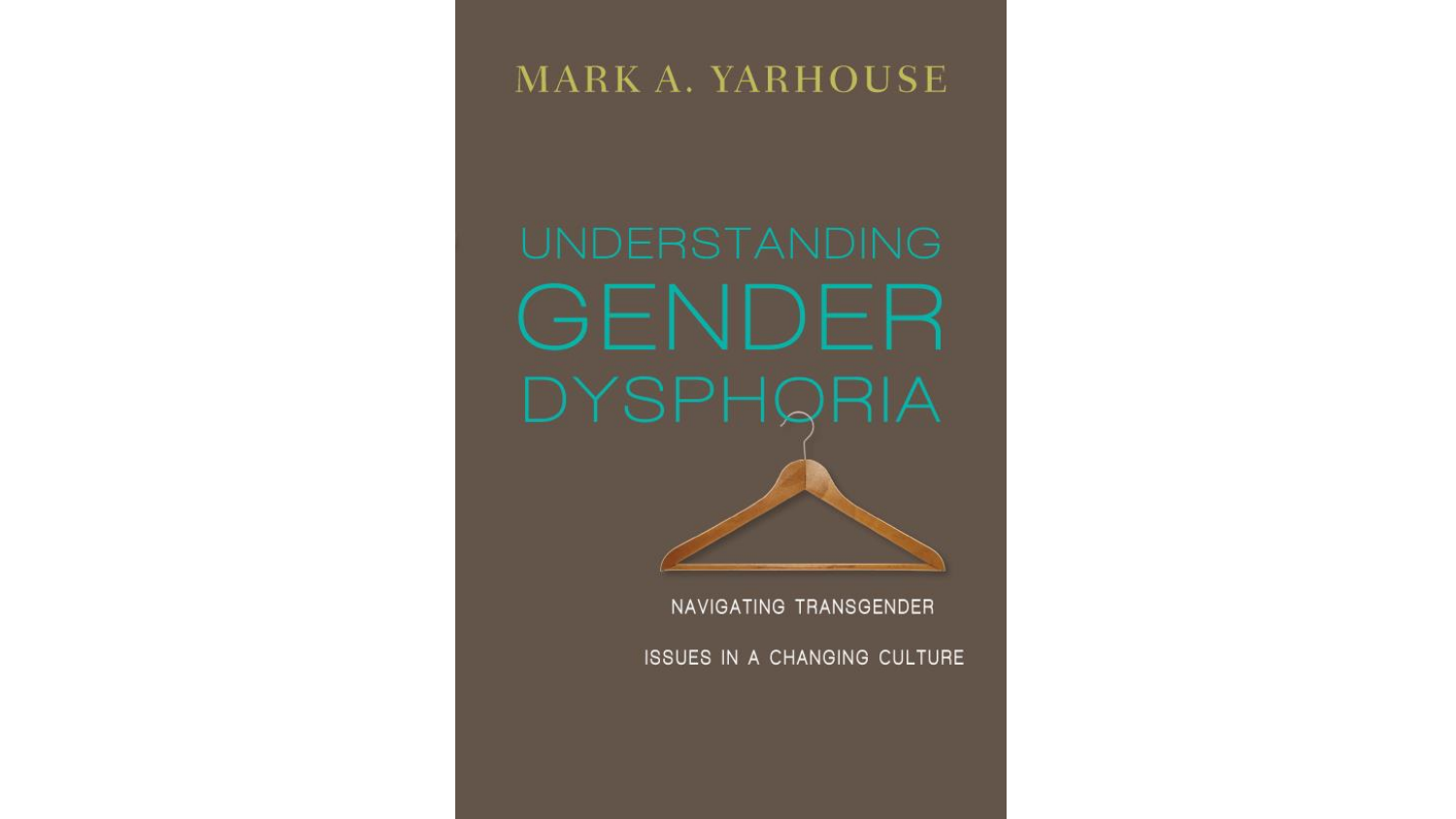**Gender dysphoria** The experience of distress associated with the incongruence wherein one's psychological and emotional gender identity does not match one's biological sex

**Transgender** An umbrella term for the many ways in which people might experience and / or present and express (or live out) their gender identities differently from people whose sense of gender identity is congruent with their biological sex

**Transvestism** Dressing or adopting the presentation of the other sex, typically for the purpose of sexual arousal (and may reflect a fetish quality). Such a person may not experience gender dysphoria and may not identify as transgender. Most transgender persons do not cross-dress for arousal and see transvestism as a different phenomenon than what they experience

**Genderqueer**: An umbrella term for ways in which people experience their gender identity outside of or in between a male-female binary (eg no gender, genderfluid). Some people prefer a gender neutral pronoun (e.g. 'one').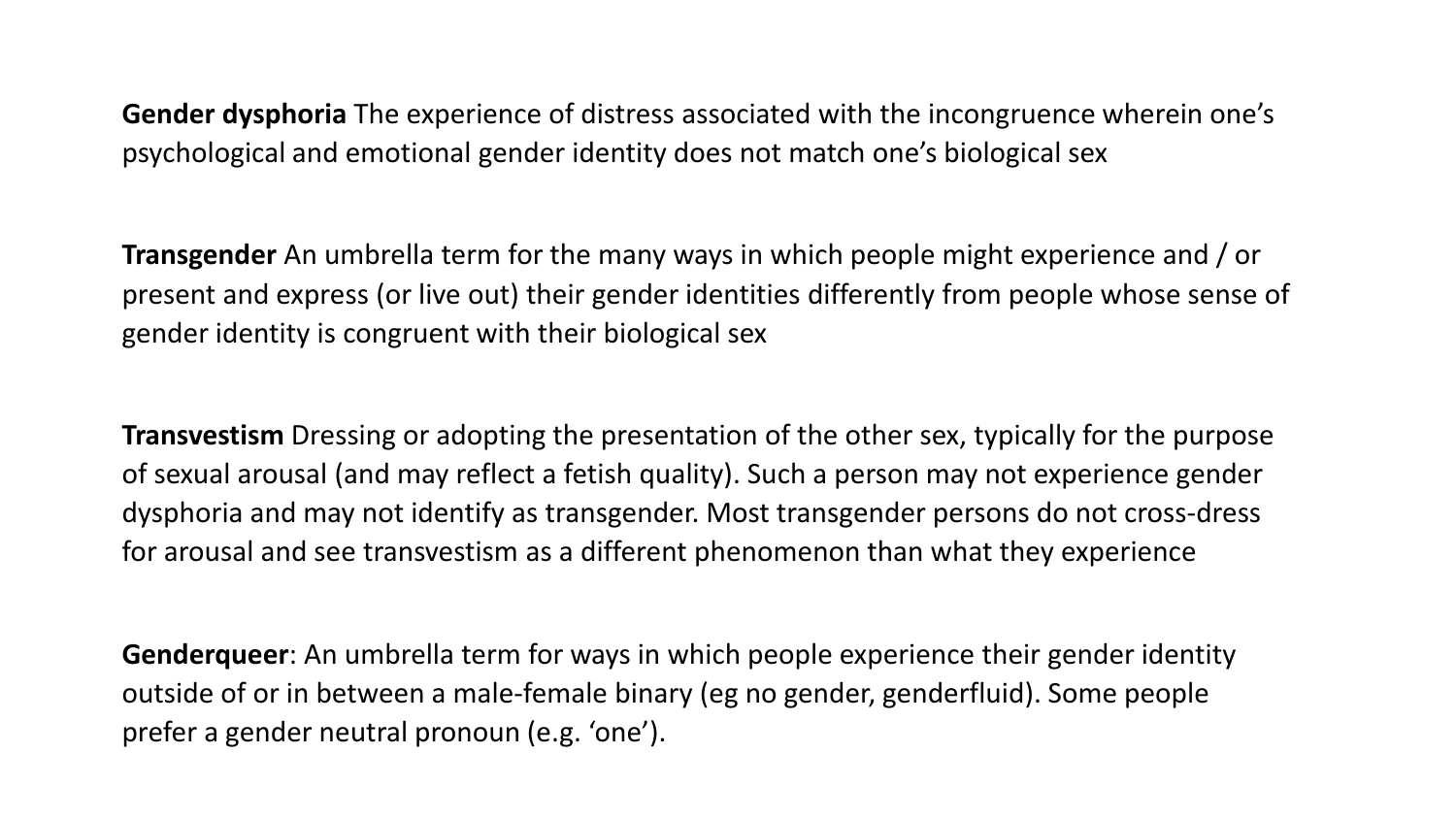**Intersex**: A set of medical conditions with congenital anomaly of the reproductive and sexual system

**Queer**: Generally used as an adjective for the LGBTQI community but can also refer to queer theory or queer theology, which are fields of academic discourse. Queer is often used to infer that one does not want to be limited, labelled or expected to have simply one kind of attraction but has at some point been attracted to the same sex.

**Heteronormative**: Denoting or relating to a worldview that promotes heterosexuality as the normal and preferred sexual orientation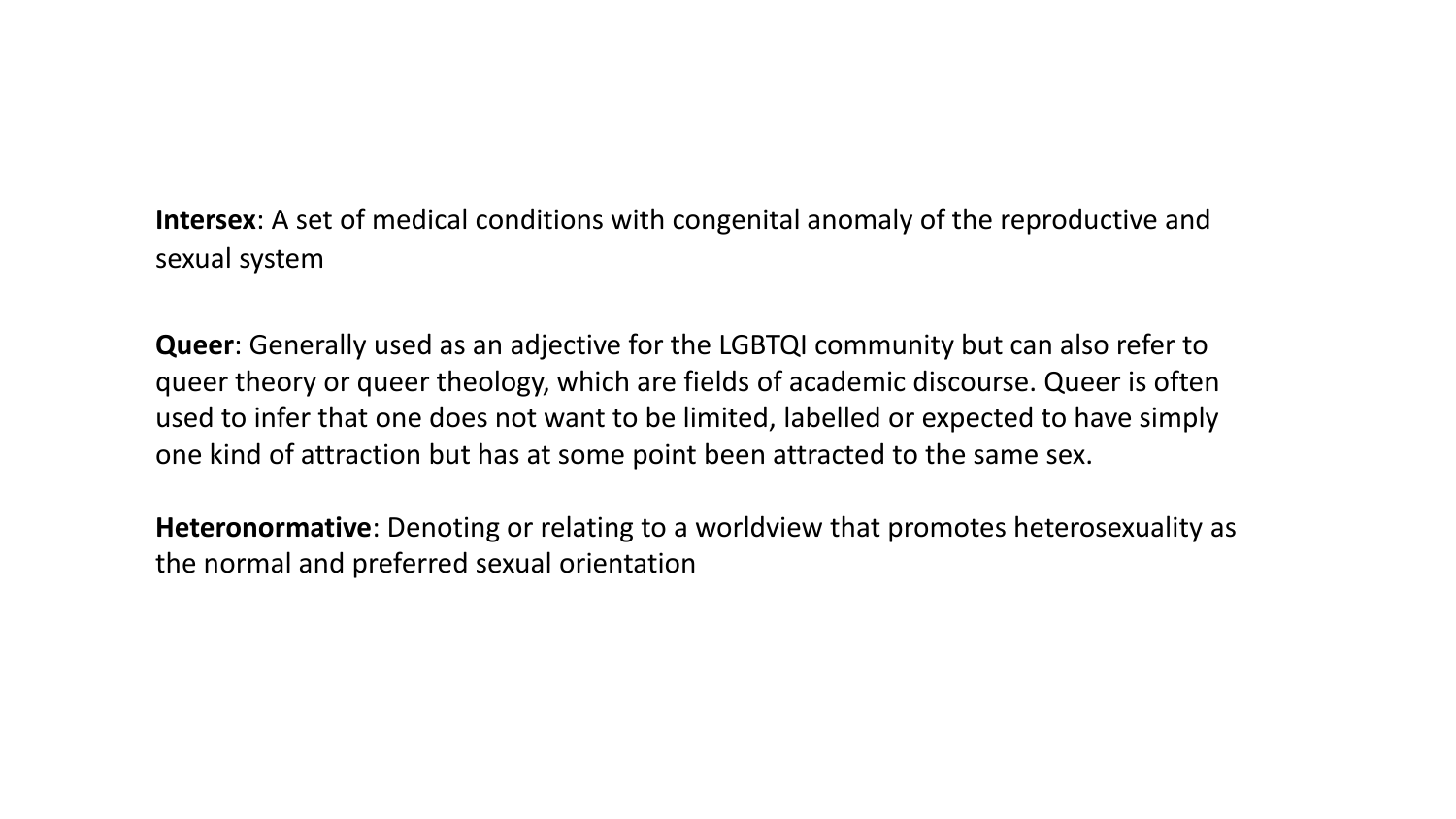A woman must not wear men's clothing, nor a man wear women's clothing for the Lord your God detests anyone who does this.

Deuteronomy 22.5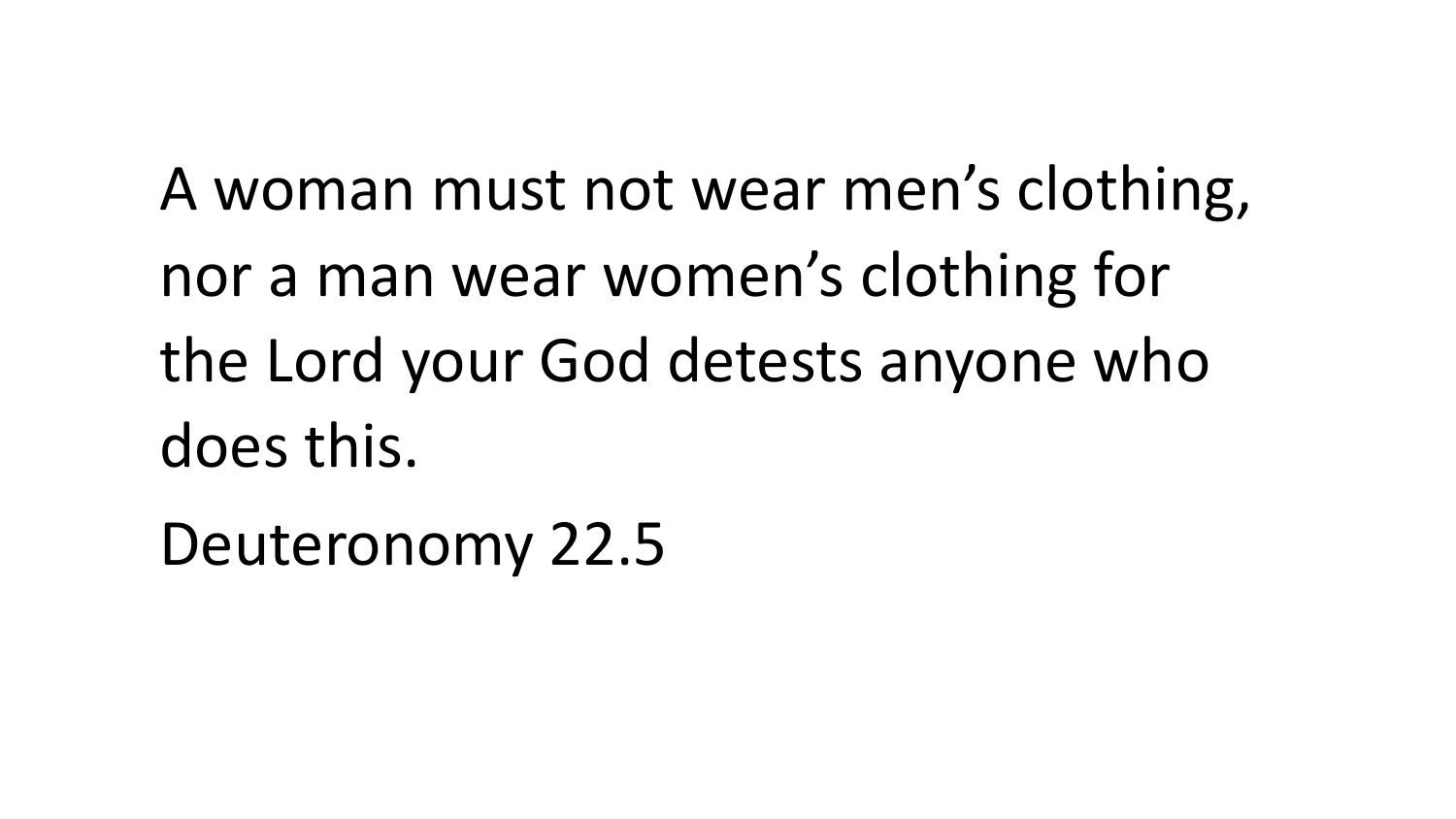### Alice's Gender CV

Aged 6 feared rejection from boys if I joined in kiss chase in the playground Aged 9 started boarding school

Aged 10-12 received corporal punishment from the head master

Aged 13 made a vow never to speak to boys again

Aged 15 assigned myself gender neutral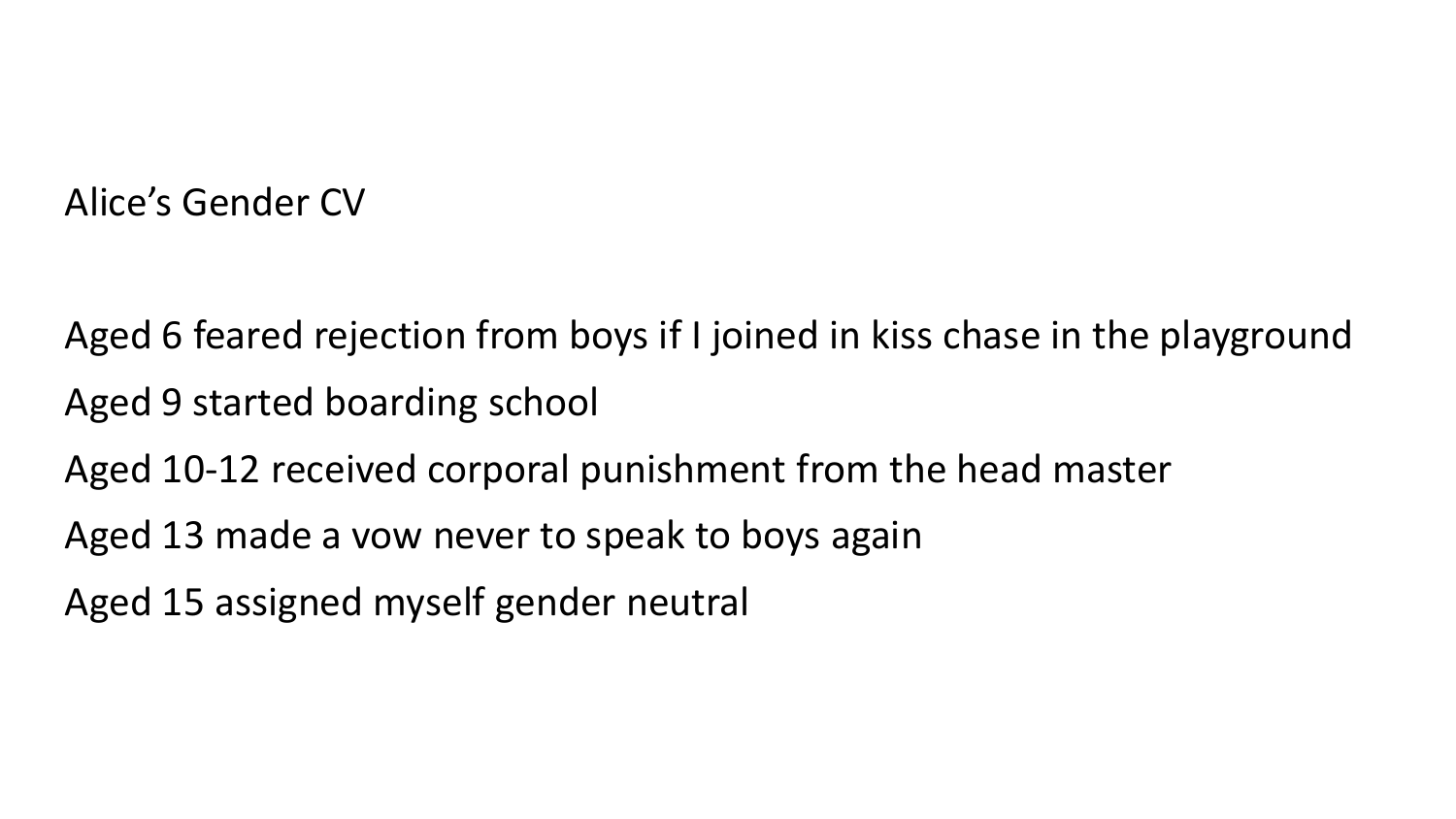Teenage years onwards:

disordered eating both as resistance to my shape and as a means of self-protection started to scrutinise Greek and Hebrew re women in Scripture, particularly regards public teaching and preaching

began to ask: Is the soul gendered

What is a woman?

- Young 20s started counselling to deal with my disordered eating
- Mid 20s The turned down speaking opportunities in front of men

Late 20s, early 30s married Chris, had three children

Late 20s, early 30s worked hard on my restoration,

especially truth / reality versus lies / unreality

- Ongoing experience of the goodness of God and His immense love for me
- Late 30s surrendered my gender ambivalence and gender neutrality,

aligned myself with God's design that I am a woman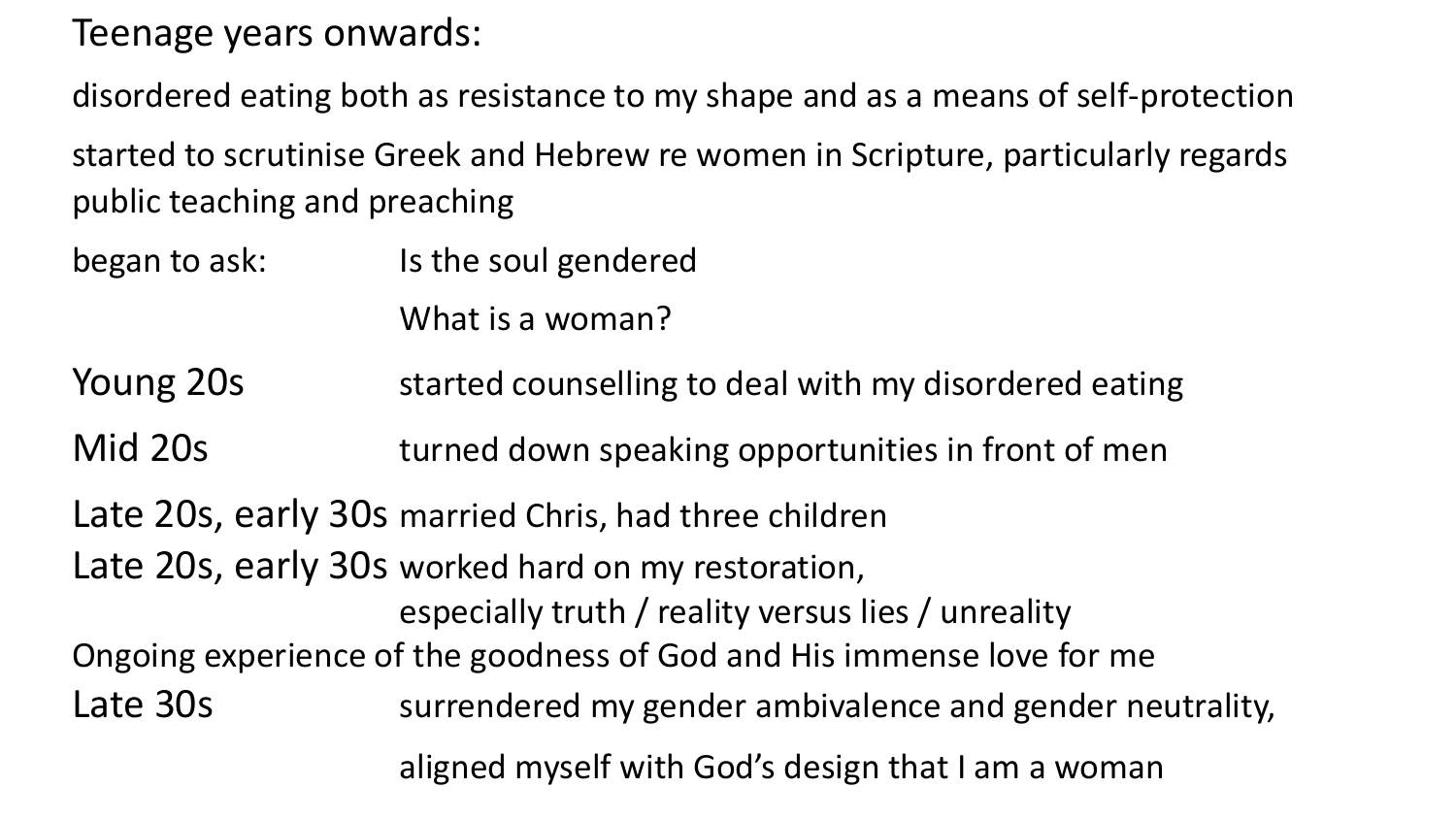## Salvation for Others

**56** This is what the LORD says:

"Maintain justice and do what is right,

And let no eunuch complain, "I am only a dry tree."

**<sup>4</sup>For this is what the LORD says:**

**"To the eunuchs who keep my Sabbaths, who choose what pleases me and hold fast to my covenant— <sup>5</sup> to them I will give within my temple and its walls a memorial and a name better than sons and daughters; I will give them an everlasting name that will endure forever.**

for my house will be called a house of prayer for all nations." **<sup>8</sup>**The Sovereign LORD declares he who gathers the exiles of Israel: "I will gather still others to them besides those already gathered."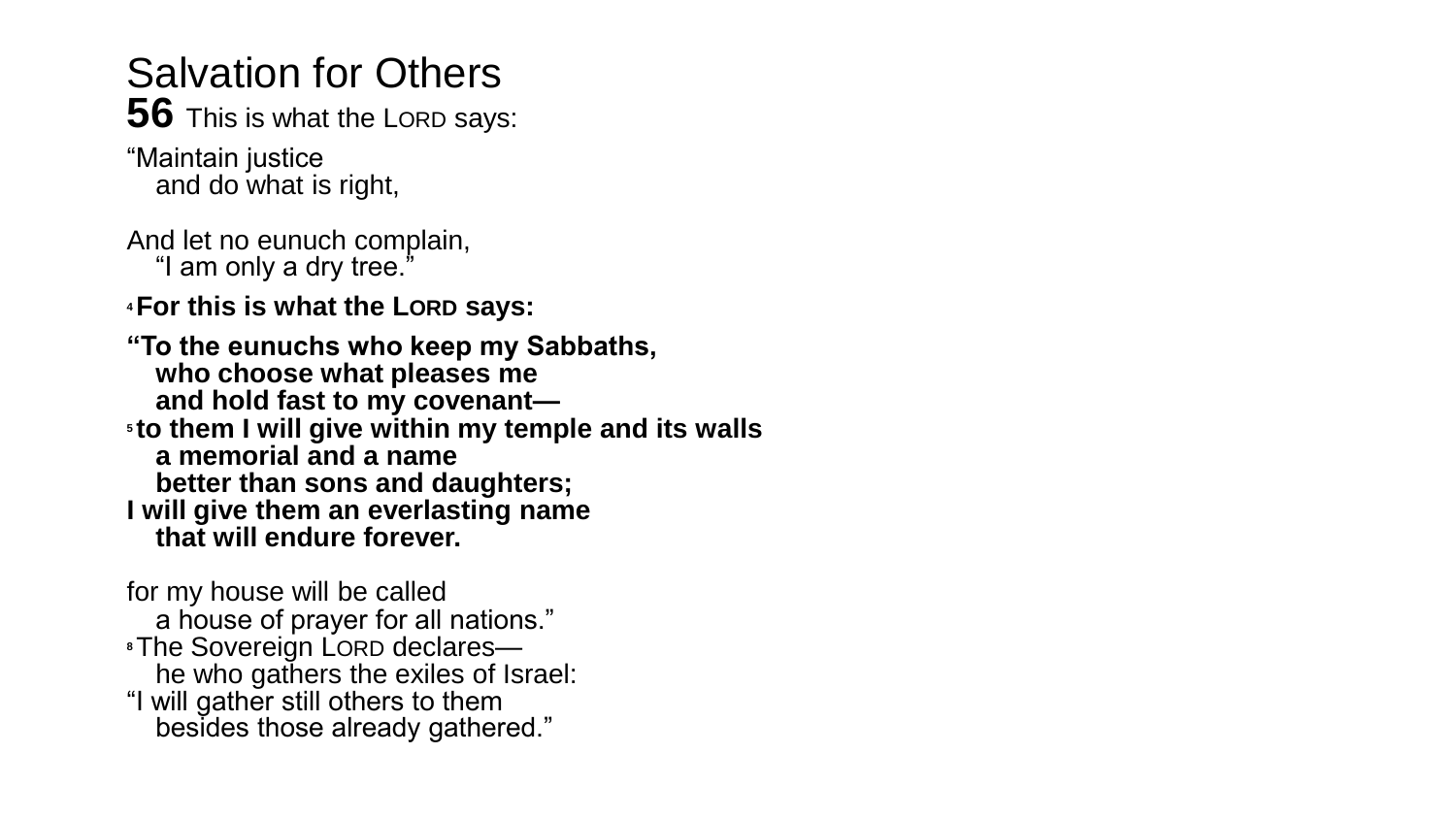**Divorce** 

**19** When Jesus had finished saying these things, he left Galilee and went into the region of Judea to the other side of the Jordan. **<sup>2</sup>** Large crowds followed him, and he healed them there.

**<sup>3</sup>** Some Pharisees came to him to test him. They asked, "Is it lawful for a man to divorce his wife for any and every reason?"

<sup>4</sup> "Haven't you read," he replied, "that at the beginning the Creator 'made them male and female,'[[a](https://www.biblegateway.com/passage/?search=Matthew+19&version=NIV#fen-NIV-23767a)] **<sup>5</sup>** and said, 'For this reason a man will leave his father and mother and be united to his wife, and the two will become one flesh'[\[b](https://www.biblegateway.com/passage/?search=Matthew+19&version=NIV#fen-NIV-23768b)]? **<sup>6</sup>** So they are no longer two, but one flesh. Therefore what God has joined together, let no one separate."

<sup>7</sup> "Why then," they asked, "did Moses command that a man give his wife a certificate of divorce and send her away?"

**<sup>8</sup>** Jesus replied, "Moses permitted you to divorce your wives because your hearts were hard. But it was not this way from the beginning. <sup>9</sup> I tell you that anyone who divorces his wife, except for sexual immorality, and marries another woman commits adultery."

**<sup>10</sup>** The disciples said to him, "If this is the situation between a husband and wife, it is better not to marry."

<sup>11</sup> Jesus replied, "Not everyone can accept this word, but only those to whom it has been given**. <sup>12</sup> For there are eunuchs who were born that way, and there are eunuchs who have been made eunuchs by others—and there are those who choose to live like eunuchs for the sake of the kingdom of heaven. The one who can accept this should accept it."**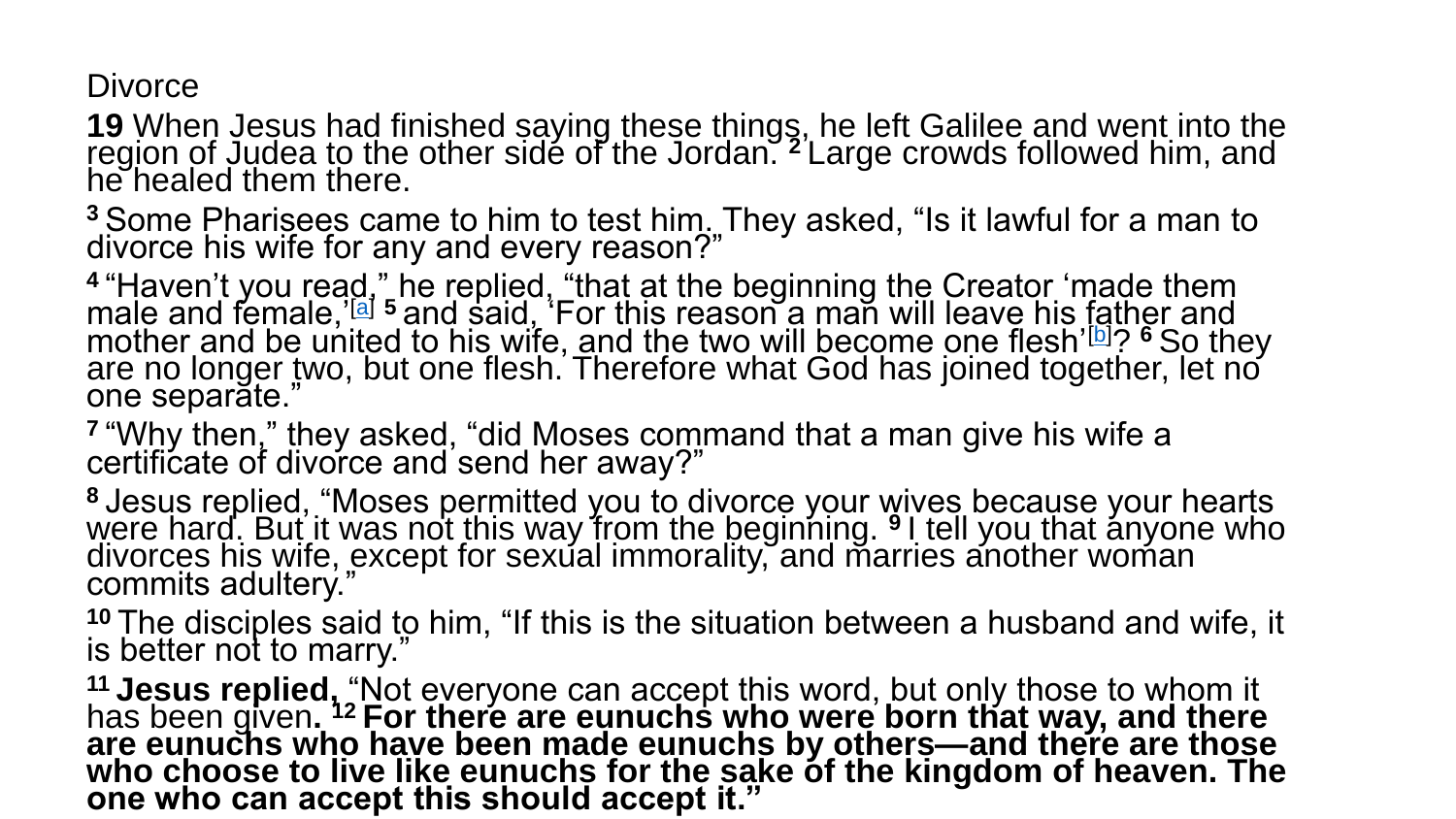## Philip and the Ethiopian Eunuch

**<sup>26</sup>**Now an angel of the Lord said to Philip, "Go south to the road—the desert road—that goes down from Jerusalem to Gaza." **27**So he started out, and on his way he met an Ethiopian[\[a](https://www.biblegateway.com/passage/?search=Acts+8&version=NIV#fen-NIV-27204a)] eunuch, an important official in charge of all the treasury of the Kandake (which means "queen of the Ethiopians"). This man had gone to Jerusalem to worship, **<sup>28</sup>** and on his way home was sitting in his chariot reading the Book of Isaiah the prophet. **29**The Spirit told Philip, "Go to that chariot and stay near it."

**<sup>30</sup>**Then Philip ran up to the chariot and heard the man reading Isaiah the prophet. "Do you understand what you are reading?" Philip asked.

**<sup>31</sup>** "How can I," he said, "unless someone explains it to me?" So he invited Philip to come up and sit with him.

**<sup>32</sup>**This is the passage of Scripture the eunuch was reading:

"**He was led like a sheep to the slaughter, and as a lamb before its shearer is silent, so he did not open his mouth.**

**<sup>33</sup> In his humiliation he was deprived of justice.**

**Who can speak of his descendants?**

**For his life was taken from the earth."[[b\]](https://www.biblegateway.com/passage/?search=Acts+8&version=NIV#fen-NIV-27210b)**

**<sup>34</sup>**The eunuch asked Philip, "Tell me, please, who is the prophet talking about, himself or someone else?" **35**Then Philip began with that very passage of Scripture and told him the good news about Jesus.

**<sup>36</sup>**As they traveled along the road, they came to some water and the eunuch said, "Look, here is water. What can stand in the way of my being baptized?" **[37]** [[c](https://www.biblegateway.com/passage/?search=Acts+8&version=NIV#fen-NIV-27214c)] **<sup>38</sup>**And he gave orders to stop the chariot. Then both Philip and the eunuch went down into the water and Philip baptized him. **<sup>39</sup>**When they came up out of the water, the Spirit of the Lord suddenly took Philip away, and the eunuch did not see him again, but went on his way rejoicing. **40**Philip, however, appeared at Azotus and traveled about, preaching the gospel in all the towns until he reached Caesarea.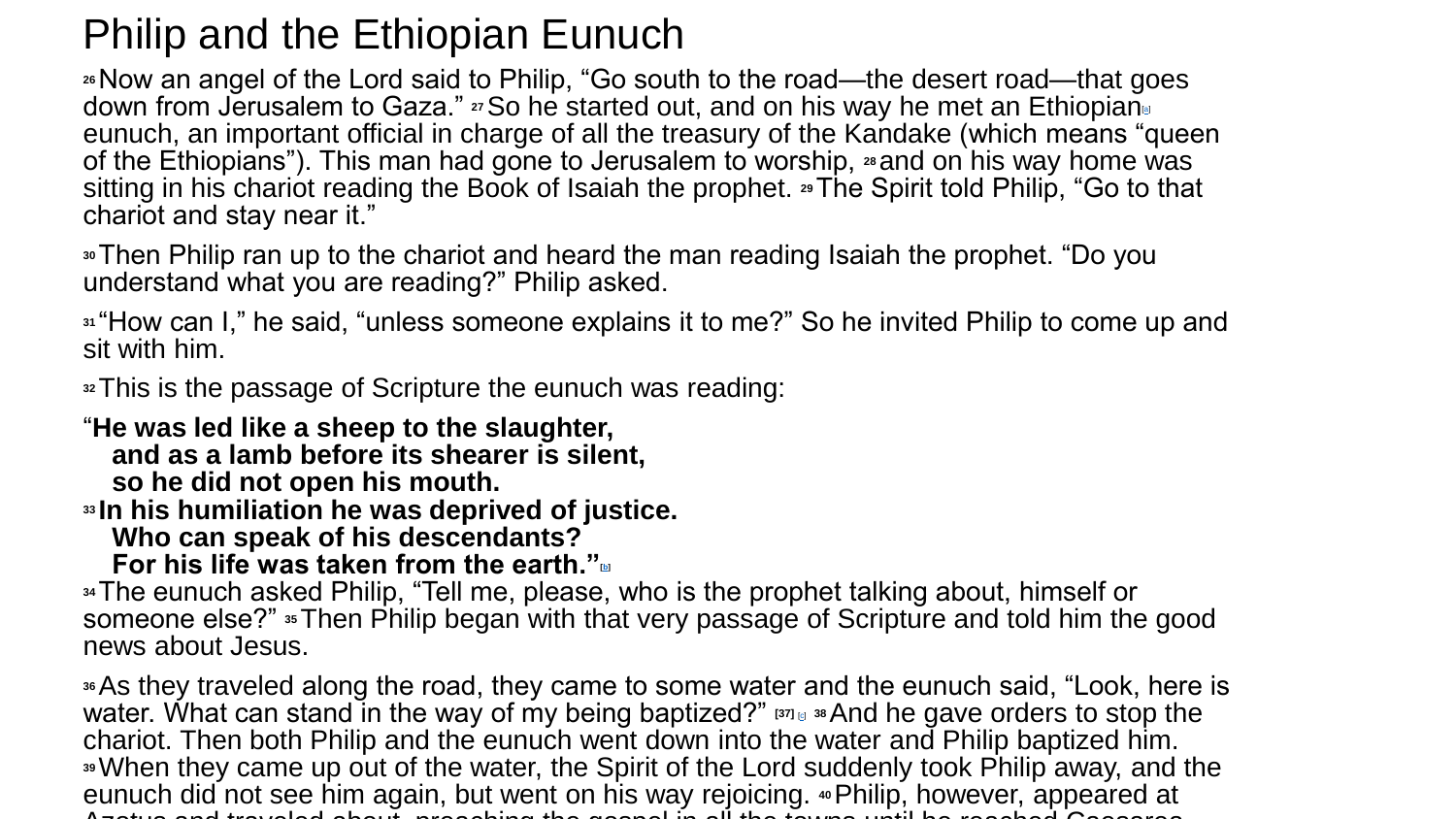# Husband: servant leader Wife: gifted partner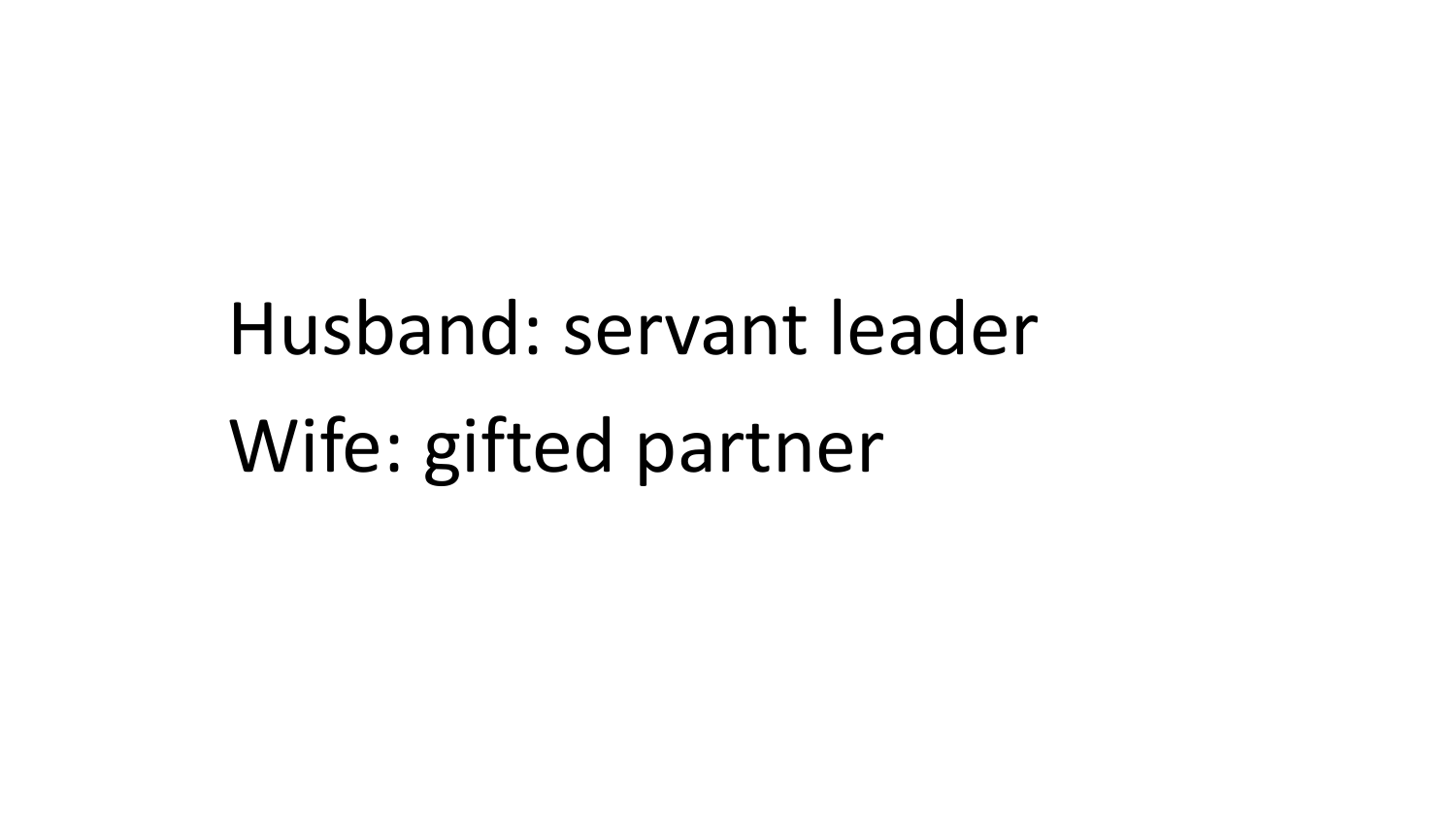## HORIZONTAL

## HIERARCHICAL HORIZONTAL

So in Christ Jesus you are all children of God through faith, **<sup>27</sup>** for all of you who were baptized into Christ have clothed yourselves with Christ. **<sup>28</sup>** There is neither Jew nor Gentile, neither slave nor free, nor is there male and female, for you are all one in Christ Jesus. Galatians 5.26-28